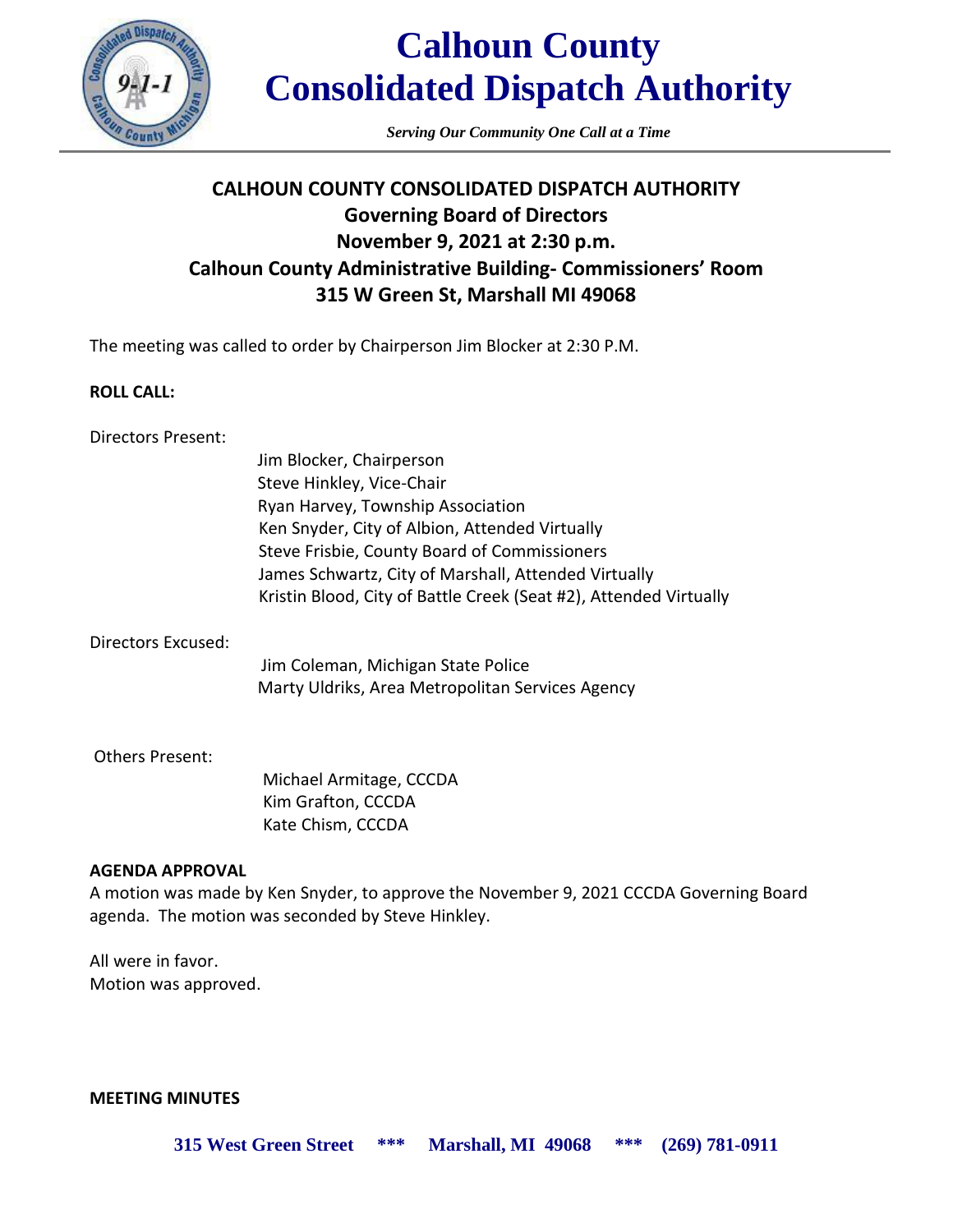

*Serving Our Community One Call at a Time*

A motion was made by Ken Snyder to accept the October 12, 2021 CCCDA Governing Board minutes. The motion was seconded by Steve Hinkley.

All were in favor. Motion was approved.

### **CONSENT AGENDA**

The following items were listed on the Board's consent agenda:

- 1. Excuse Absent Board Members
- 2. Check Register and Travel Reimbursement
- 3. Year-to-Date Budget Performance Reports
- 4. 2021 Year-to-Date Statistics
- 5. Quality Assurance Reports
- 6. General Correspondence

A motion was made by Ryan Harvey to approve the November 9, 2021 Consent Agenda. The motion was seconded by Kristin Blood.

All were in favor. Motion was approved.

### **EXECUTIVE DIRECTOR'S REPORT**

- 1. Call Volume- Michael Armitage discussed call volume statistics from the previous month.
- 2. APCO- CCCDA had two employees receive awards at the APCO awards ceremony held in Frankenmuth. Kelsey Gentry was awarded with Trainer of the year and Chris Robinson was awarded with Telecommunicator of the year.
- 3. Hiring-CCCDA is currently involved in background investigations on two potential hires.
- 4. Outreach- PERC was involved with a fire prevention event location at Bailey Park. Educational handouts will be given out at the Marshall Christmas Parade. One COVID basket for an employee was given out.

### **OLD BUSINESS**

1. Strategic Plan-

A. A survey has been given out to fire departments regarding their equipment data. B. A meeting was held with Calhoun County administrative and legal teams. It was determined our agency is not qualified to bond pensions. Michael Armitage stated he is looking for a way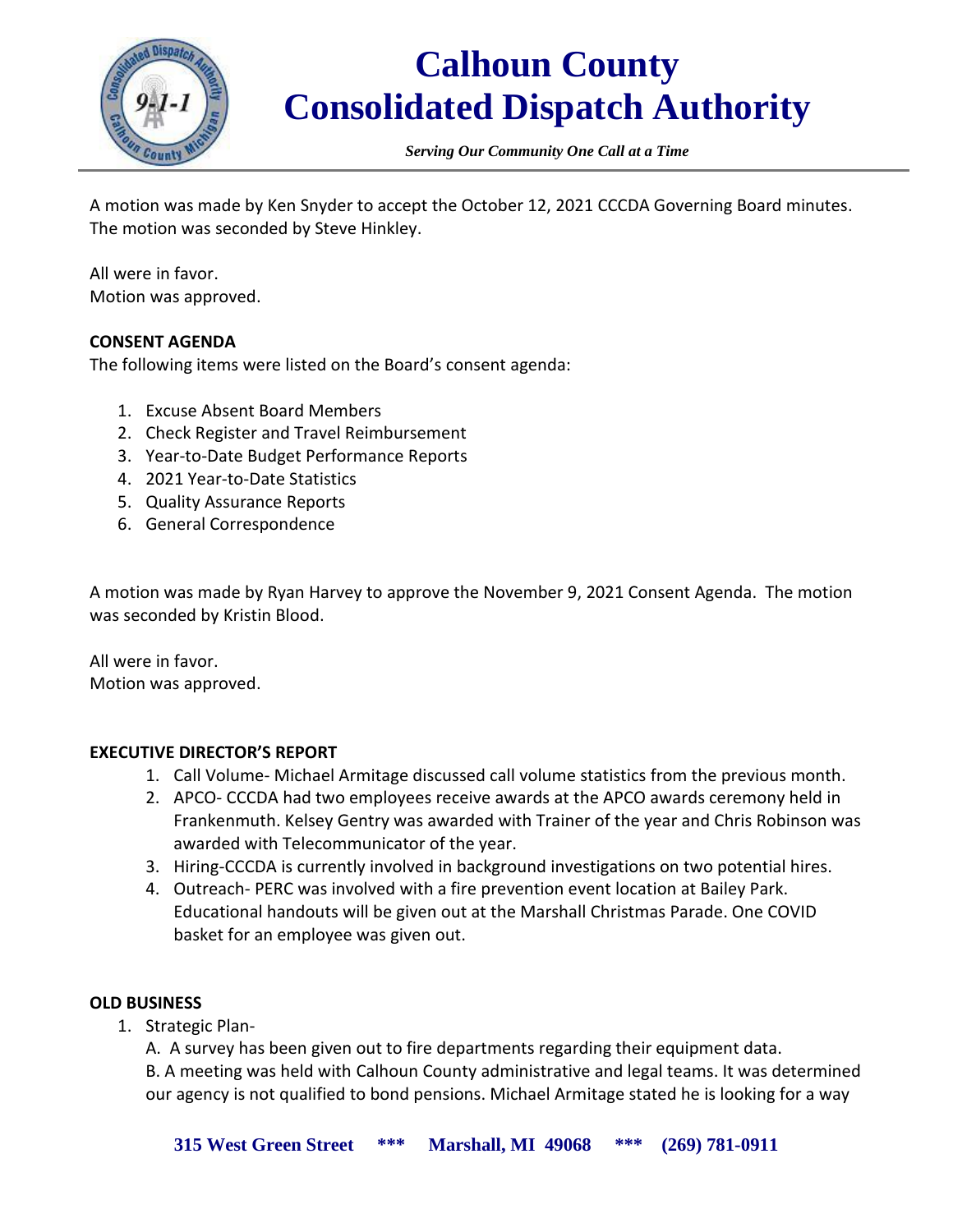

*Serving Our Community One Call at a Time*

to normalize a payment plan, included looking at the interlocal agreement for possible changes. A MERS representative will be attending the December board meeting to answer questions.

### **NEW BUSINESS**

1. MMRMA Renewal- There is no significant change in price to the plan.

A motion was made by Steve Frisbie to accept the renewal plan with MMRMA. The motion was seconded by Ryan Harvey.

All were in favor.

The motion passed.

2. Out of State Travel Request—Michael Armitage requested permission from the board for out of state travel for a hands-on training for himself, presented by NENA. This training focuses on critical thinking.

A question was asked by Kristin Blood about how the information learned would transfer to CCCDA. Michael Armitage responded that he is a go getter and that he sees the knowledge gained transferring to the implementation of new practices/polices as well as utilizing tools like the suicide hotline.

A motion was made by Ryan Harvey to approve the out of state travel for Michael Armitage. The motion was seconded by Steve Hinkley

### All were in favor.

The motion passed.

3. Portable Radio Replacement- All of the center's portable radios are nearing end of life. Plan to replace two of the eight and replace the rest in a phase replacement.

A question was asked by Ken Snyder if all the radios are nearing end of life do all of them need to be replaced now? Michael Armitage answered that only two of the eight are non-functional and the rest can be replaced in phases. Kristin Blood followed up with a question regarding support or warranty. Michael Armitage stated the new radios would come with a three-year warranty.

A motion was made by Ryan Harvey to approve the purchase of two new portable radios. The motion was seconded by Kristin Blood.

### All were in favor.

The motion passed.

Proposed Budget- A general conversation took place regarding the proposed budget, presented by Michael Armitage. The budget highlights include an overall 2% budget increase, a proposed insurance increase of 8.9% (which is higher than the national average), staffing to include 26 full time and 2 part time employees, a 3% pay increase for POAM staff (as contracted) and 3% pay increase for all others, keeping MERS payments level over the next eight to ten years, an increase to postage/mailing